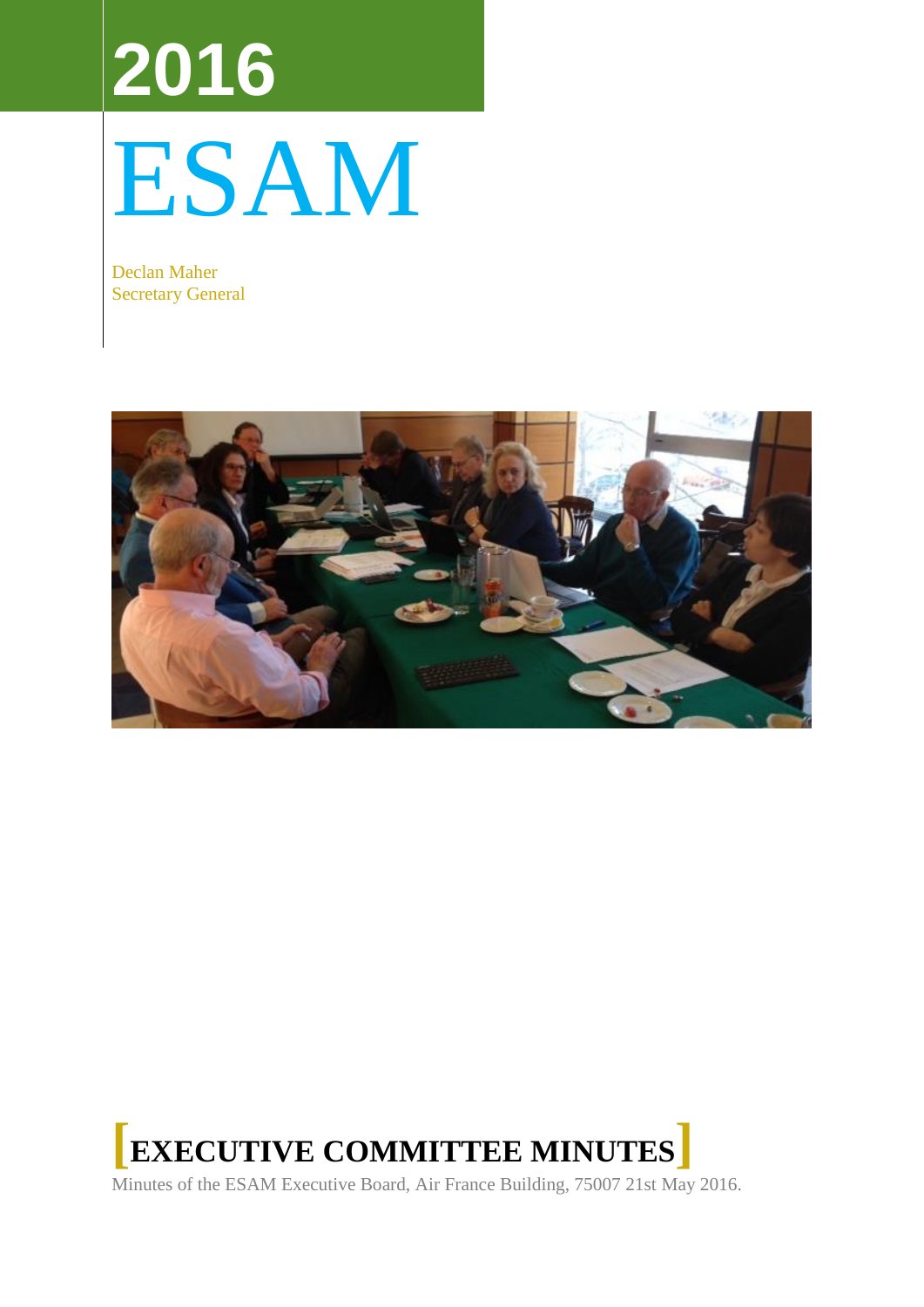Minutes of the Executive Committee ESAM.

Air France Building, 2 rue Esnault Pelterie, 75007 *Paris.*

**.**

10:00 to 17:00.

Saturday 21st May 2016

#### **Attendees:** Time: 4 thJuly 2010 09:00 -17:00

| <b>Kevin Herbert</b><br>President | <b>Anthony Wagstaff</b><br>1st Vice-President | <b>Vincent Feuillie</b><br>2nd Vice-President | Declan Maher<br>Secretary General |
|-----------------------------------|-----------------------------------------------|-----------------------------------------------|-----------------------------------|
|                                   |                                               |                                               |                                   |
| Jochen Hinkelbein                 | <b>Felix Strollo</b>                          | Elena Cataman                                 | <b>Roland Vermeiren</b>           |
| Treasurer                         | Director without Portfolio                    | Co-opted Member                               | Co-opted Member                   |
|                                   |                                               | <b>Executive Committee</b>                    | Executive Committee,              |
|                                   |                                               |                                               | Vice President AsMA               |
|                                   | <b>Cristian Panait</b>                        | Henri Man                                     |                                   |
|                                   | Director of Communications                    | Observer                                      |                                   |

# **1. Welcome**

Kevin welcomed the members of the EC and apologized for the late start to them meeting A number of factors were set to try the patience of EC members travelling from the UK and Ireland. The meeting opened at 11:30  $instead of 10:00.$ 

# **2. Minutes of EC meeting in Rome February 2016.**

The minutes were corrected and accepted.<br>
<br>
about Andy Sessions about 2 sessions about the could give 2 setsions, one as flight safety safety and the could give 2 setsions, one as flight safety safety safety safety safety

#### **3. Matters arising. participanel and one at the GA, where he will both speak as AsMA Representative and work on the WA Representative and work on the WA Representative and work on the WA Representative and work on the** international relationships. Kevin proposed an invitation to Prof. Bagshaw to attend ECAM.

- $\circ$  ESAM Chevaliers and medals for 10<sup>th</sup> anniversary. One award of the Chevalier Medal and honour the Founders in another fashion. Seppe has worked on the design using a combination of the AsMA and the IAASM themes adding the name and year engraved on the back. It was decided that twenty blanks would be commissioned and to leave space to allow for engraving to be considered later. The presentation will take place at the GALA Dinner.
- $\circ$  The Paolo Tosco award will continue to be for the best abstract and the best poster, gifting free attendance for the next ECAM. A prize was also given to second place. It was agreed that a new plaque will be presented at each awarding. There will be a certificate and prize for the poster.  $\mathcal{M}$  the poster. It is not poster, it is not poster, to move the abstracts however, to move the abstracts however, to move the abstracts however, to move the abstracts of  $\mathcal{M}$
- $\circ$  Response to EASA regarding the proposed random drugs and alcohol screening.
- o concept papers  $\circ$  concept papers to avoid penalties to the main venue to the Hellenic Society, but a number of  $\circ$
- o GWTF  $\circ$  given by  $\circ$  in other locations, as the considerably cheaper. A lot of official be considerably cheaper. A lot of  $\circ$
- o Operational Directives should be contacted for support. A specific form will be prepared and published by prepared and published by prepared and published by prepared and published by prepared and published by published

#### René's Paper. Greek organising Committee Committee Committee opportunity for sponsors to display their products. The interval their products of sponsors to display the interval their products. The interval theorem is a sponsors to displ

René was very keen that ESAM raise it at EASA and that we would publish under position papers on the website. All agreed. Cristian put it on the agenda for the MEG. The age 60 rule is in FCL. The age limitation is not on the Medical Certificate but is on the Operational Aspect of the Licence. This problem has been dealt with by CASA and Air Transport Canada. The UK CAA invoked in court that the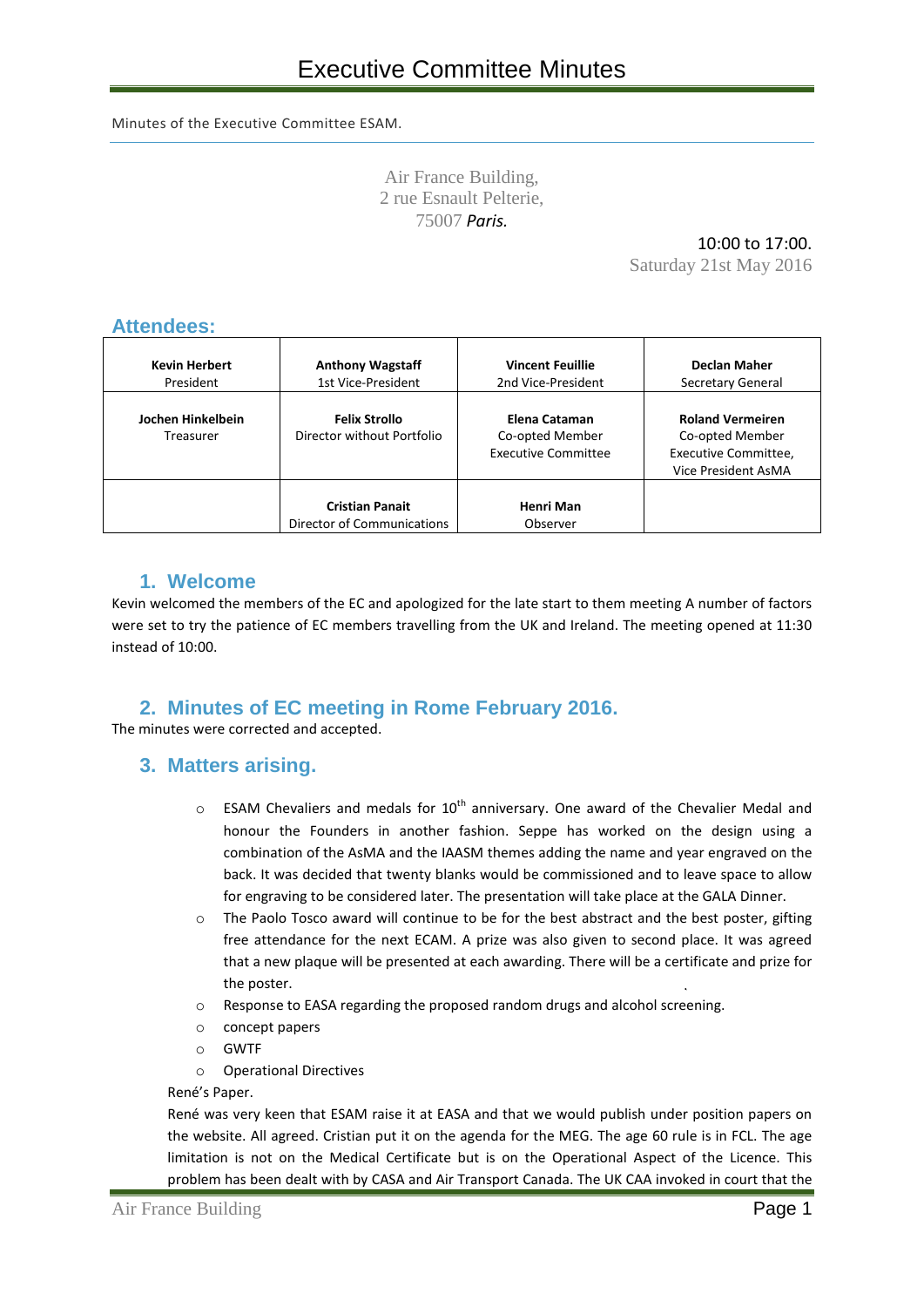age was a factor in medical risk, but age alone is not all the risk: The risk increases in males after 55, but over 45 in black people where this is equal to a white person over 60. Should women would fly longer? If they are fit to fly, then age doesn't matter. We can recommend extended Ophthalmology to pick up vascular disease and cataract neurological test in SIM, checking cognition and psychology and an enhanced cardiology assessment. A paper on this was presented at the RAG meeting in February in Brussels.

Next year we will have MEG meetings and a new medical Rule Making Group. Suggested presenting the issue of acceptable Blood Glucose levels at the MEG, and then if felt worth it, becomes a Rule Making Task.

# **4. President's report.**

AsMA meeting. The John A Tamisiea Award.

Kevin felt very honoured to receive the award and that the citation of Fly Safe Fly Well was included and referenced before the tragedy of Germanwings.

EASA technical meeting 9/10 May. Anthony Wagstaff (President elect) to report.

Kevin was unable to attend. It was a technical group looking at ways to change the regulation as reflected in the GWTF. Ries was there as a consultant. Anti, Sally, Eiger form Austria, Anthony, Cargolux (Av Psychologist) and EASA representatives were present, led by Chabbi. The meeting was very productive but there were clear differences, particularly in Drugs & Alcohol (D&A). There was a hunger to find answers. The big change by EASA was that the Peer support systems were related to D&A and changed it to include all areas of support that would be mandatory, including all psychological issues. A lot of the meeting was about the wording. The biggest discussion was around testing in psychology with very broad views. There will be two levels of evaluation, one done by the AME following increased training and the AeMC will need access to a psychologist. It was left it open that this testing can be done by Psychologists. This is not available to all authorities. Therefore, leave it open to identify what are the key points and leave it to the member state to choose what they need to use. The role and performance of psychology varies across Europe. The term psychologist is not a protected term. Consider the term Mental Health Specialists rather than psychologist/psychiatry. Henri referenced practice in France where the psychologist deals with issues outside pathology. With all this variation across Europe, the regulator calls for an evaluation and it is the role of the member state to apply it according to local practice. Testing is very difficult and not just a simple process. The pre-employment is not a clinical test and the operators evaluate according to the specific operational risk that they have in their company. Aviation Psychology covers a broad church from testing to treating psychologists, More testing than clinical psychologists. Testing is "part" of the evaluation, but it is much more than the whole. Psychological testing will be a Select IN rather than Select OUT process and it is not a medical test!

- EASA aircrew fitness workshop Cologne June 2016. Vincent and Roland will be preset. Jim van der Ploog will represent the FAA. Roland will represent Eurocontrol. The 4 Operational Directives were only seen as a bridging tool, but looks like only the psychiatry will get through. The D&A might be there because of politics. Refresher training was looked at.
- EASA action plan. Work with ECA and EAAP. Meeting with EC Transport Commissioner if the ODs are not dropped, ECA are keen on the political path, but ESAM is not a political force and we should avoid being political. There was a warm response to the talk on collaboration. The focus was on the common values and the common attitude with ECA and EAAP. We need to work on the Peer Support work and work with ECA and EAAP.
- Future relationship with IAASM. Report of meeting during AsMA. Kevin and Anthony met with Tony Evans and Jarnail Singh. It was kind and pleasant. There was a fear that ESAM represents a problem to the Academy. The Academy is very different from ESAM, where we are regional and reflect the groups we represent. There is competition, but we try to avoid conflict by holding the ECAM on the year when ICASM is out of Europe. There is no current mechanism that allows how ESAM to be a part of the ICASM. AsMA saw a role and they accepted the involvement of ESAM. We are open to supporting the ICASM in Rome. We should consider a session there, but that would be bigger than that at AsMA. Consider having the GA and have the AME training set up at the ICASM, consider use of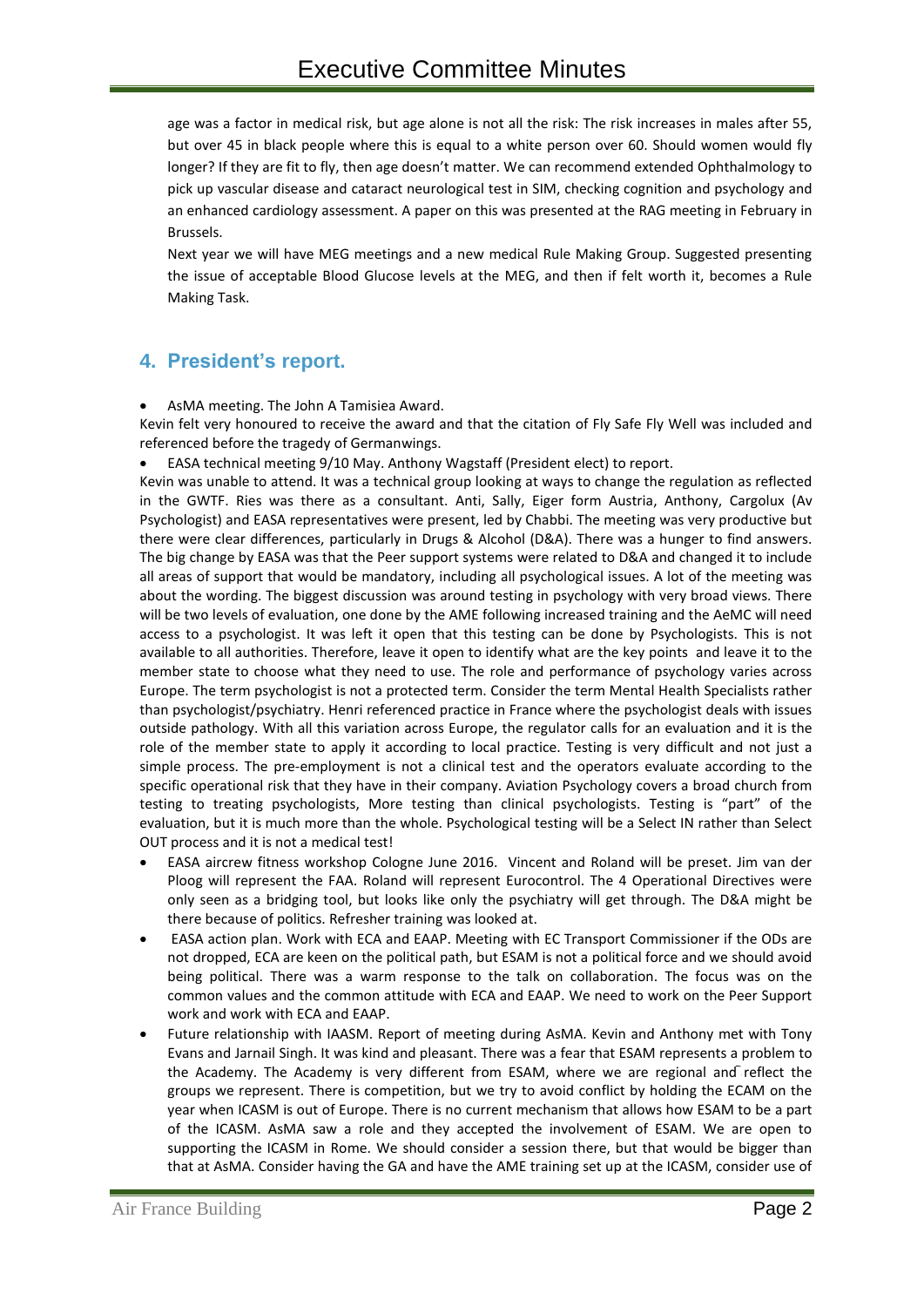a number of papers. We should offer support to ICASM. We should have an intro to the tripartite talks between ESAM, AsMA and IAASM.

- Tappit Hen. Procured and will present to ESAM at ECAM 5.
- Business Plan needs to be reviewed. It needs to be put on the Agenda for the next EC meeting being aware that we don't want to lose it all too tax.

#### **5) Treasurer's report.**

- Financial status
- €54k+
- Subscriptions 2016. Sent out.
- Status of membership invoices.
- €8411-00 paid. We waived the fee to AsMA and will do the same this year. Extend the Early Bird to 15<sup>th</sup> June. The process is the society notifies of change of numbers. RV inform them of the extension.
- ESAM credit card

# **6) ECAM 2016 Oslo. Lars Tjensvoll Chair ECAM 5 Organising Committee.**

- Overall Progress. Newsletters. Lars gave a briefing on where things are right now. He is very happy with the level of co-operation and communication within the committees. It is important to get the bed bookings. It would be very interesting to know what position we are in relative to bookings for other conferences. We should place a notice on the website, stating that we are guests of the city Council, tickets are strictly limited and must be notified by a certain date, beyond which you cannot attend.
- Delegate registrations and room bookings. We have 105 registrations but only 65 rooms booked, so reduce from 330 rooms to 250 and review on  $15<sup>th</sup>$  June. Use weekly update of bookings. Keep the low cost rooms for those who need them. He has spoken with Elena and she will attend the IAC meeting next week seeking numbers.
- Financial risk analysis. There is a risk and a gamble to get it right, but this reduction of contract rooms is a positive one. We don't want to have us left with a surplus of unreserved rooms. The fact that it is a tourist hotel means that they would be able to get rid of the rooms without much effort. We need 200 delegates booked by mid-June to retain the 250 rooms. A discussion about the need for a bed number followed. €71k exposure on beds, at current rates. What is the acceptable risk? We should accept the 33% reduction by the  $15<sup>th</sup>$  June. This decision needs to be made by the three organisations. Lars ask the members to book their rooms. Kevin proposes applying the 25% subject to 400 bed nights but reduce to 33% if less.
- Scientific and Programme Committee. Kevin confirmed all speakers and the programme. Mr. Ky was invited to present but politely declined. We have written to Ansa Jordaan to present on behalf of ICAO. We have some technical issues as to what is being paid? How do people book if they're going to be sponsored by others? Speakers sponsored by ESAM will need to be recompensed ASAP.
- Abstract sub-committee. Biopics and declaration of conflict of Interest completion required. 15 abstracts already submitted. 3 from the French requesting a panel on the psychological aspects of pilots. It might be nice to have an abstract from other sources. Closing date  $15^{th}$  July2016.
- Final programme. Invited speakers. Request for flight booking, and clarify process for invited speaker registration. All speakers should register, book accommodation and flights and be recompensed ASAP. We pay for their registration and their attendance at the daily activities that may include the Gala Dinner.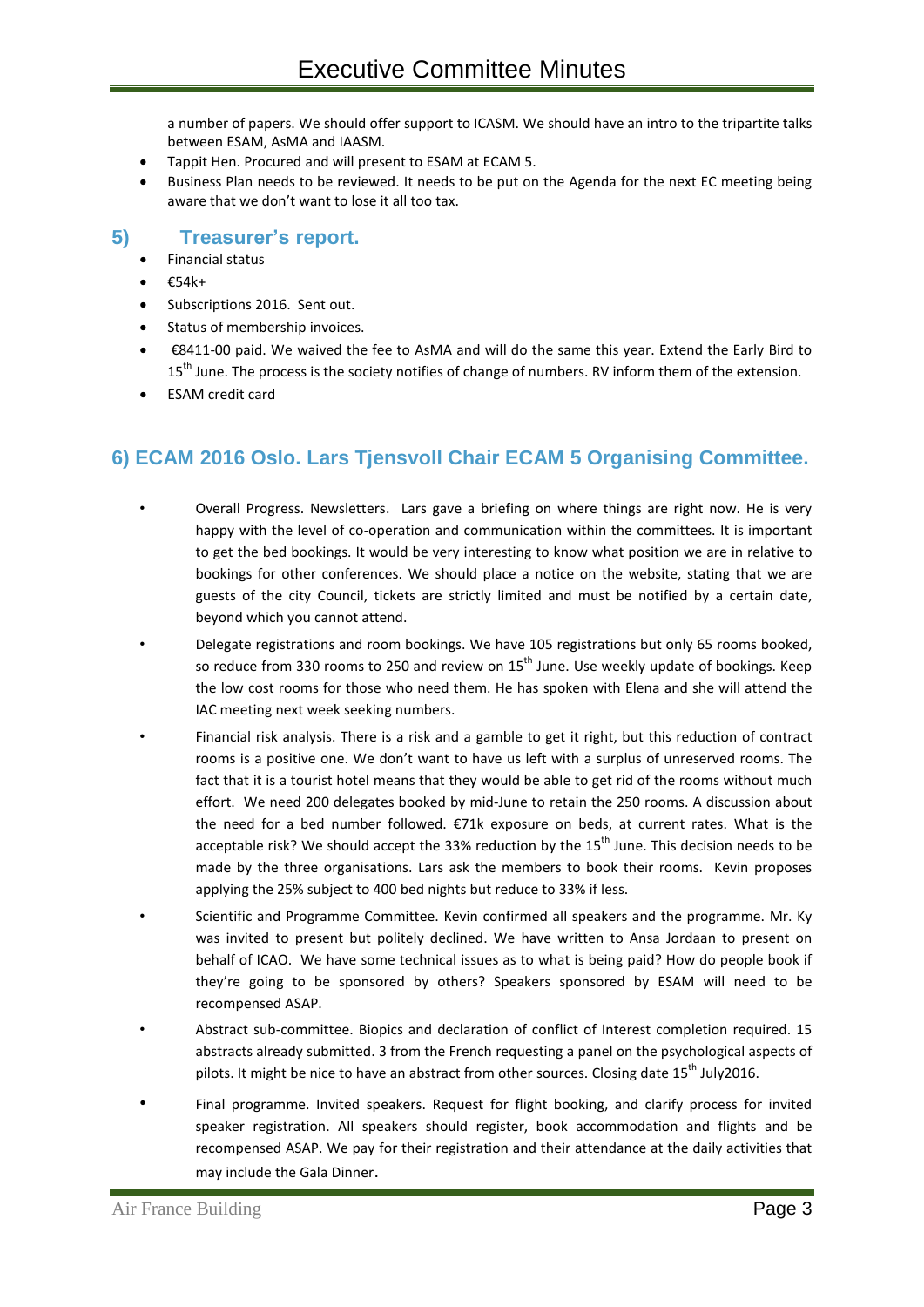# **7) Secretary General report. Declan Maher**

- Membership applications.
- ESAM meeting at AsMA Atlantic City. April 2016. Report
- MEG meeting.
- Update

# **8) Chairman Advisory Board committee report. Ries Simons**

 Minutes of AB Committee Rome. Dubendorff ABC Meeting on 27<sup>th</sup> May 2016 based on an invitation from René. There was insufficient room available to host the EC as well

# **9) EASA liaison officer reports.**

# **Roland Vermeiren. AsMA**

• SSCC report. Future structure of EASA and the representation of ESAM.

• New format of the groups, SAB Stakeholders AB.

- o 9 sub groups including a safety group, rotorcraft. ESAM still represented.
- o Negative reaction from the IATA, Training schools and Low Fares rep
- o Implementing Rules 2023 will be implemented.
- o Spoke with Julian Scarff EGAST interested in working with ESAM. We could look at a better way to do the exam.
- o ATM Drone regulations.
- o Cyber security
- o ATCO regulations regarding medication use.
- o RMT ARA and ORA just started.
- o Update of Part-MED delayed due to inclusion of the GWTF.

UK NPPL can fly with a driving Licence medical standard. They will be lobbying EASA to extend this. Self-declaration.

Ask Ries if he would work on ATCO HF in remote towers.

The MEG agreed on the use of the AED.

The European Data Repository.

Looking at the use of AED as mandatory.

MEDICAL kits.

EASA will move to the new offices in Koln.

The more we are represented horizontally, the more we will be respected. It will be the final decision of Mr. Ky as to when we can be giving reps for aerodromes, Rotorcraft and the Safety sectorial.

#### *ESAM at AsMA*

- o GLOC
- o ECAM combined
- o ExCOM lunch
- o AMDA Declan presented
- o ICAO Singapore system
- o Pilot mental health group
- o CMO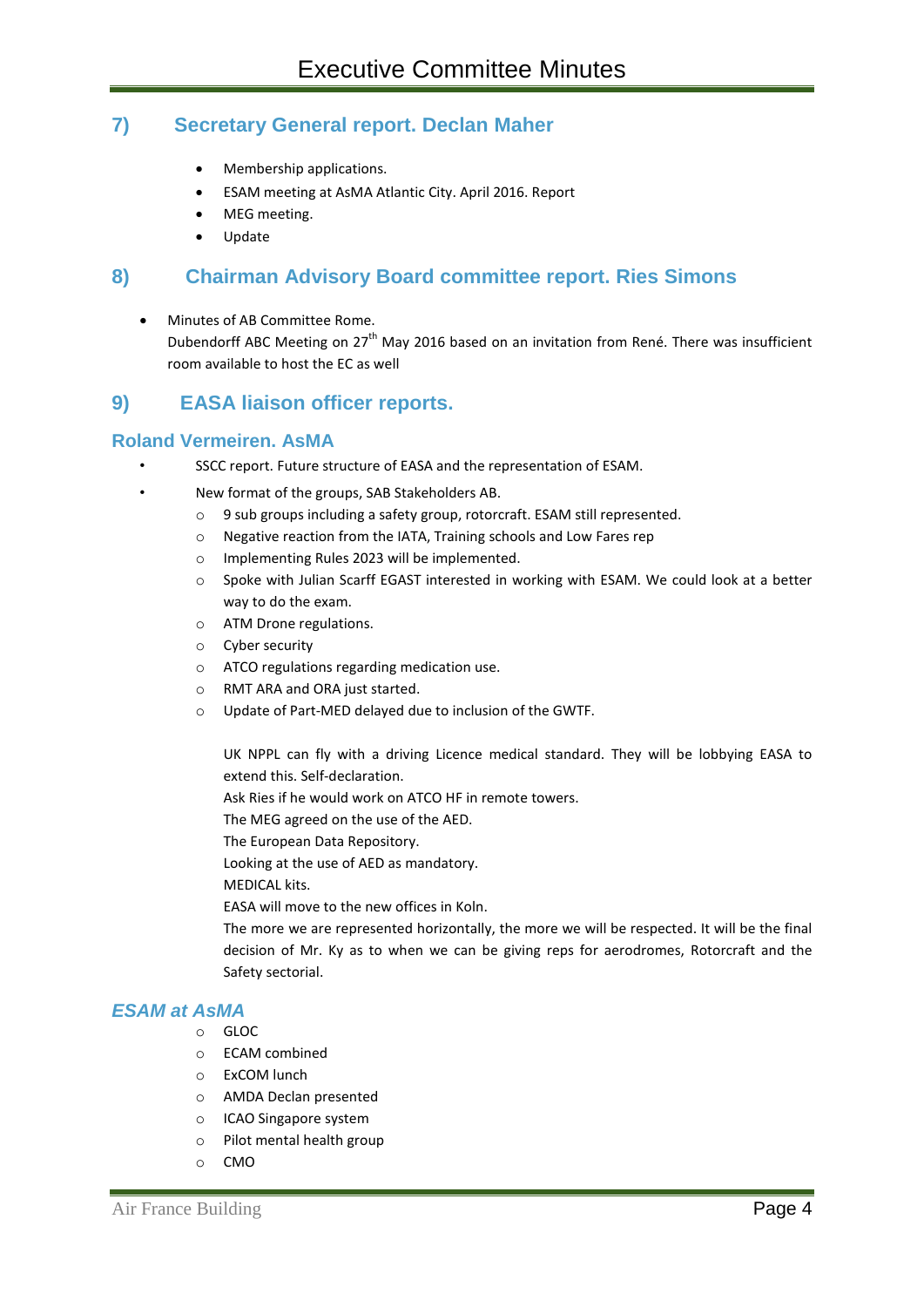- o Preventative medicine group
- o ATM committee
- o Medical Transport of patients, (Vincent replaced Jurgen Graff)
- o Medical Confidentiality

#### **German Academy of Aerospace Medicine. Update.**

German Academy has been taken over by the German Society. Jochen updated the news. German Society of ASM bought all the shares of the Academy and will present the General Manager to act for the remained of the year. All courses and training will continue without change.

#### **Elena Cataman, 'Eastern liaison'**

In 2014, Elena presented at the IAC in Moscow. They agree standards, but are voluntary. Their actions are national. Some have adopted JAA standards. The IAC standards are now 10 years old, they are based on harmony of standards and mutual recognition. There is movement from countries by pilots. She presented on how EASA works. This year she will attend as there are many pilots that come I from the east, such as Bellarus. There are standards on hygiene and cabin air quality that has a regulation and the standards. They have also set standards that apply to ground personnel. 94 delegates will attend the IAC in Minsk, but will not include the Ukraine who want to stand outside the EAST. Ansa will address them on CAPSCA. Occupational Health, Methodology. The role and standards of the company medical doctor and of the clinic. Elena will present on behalf of ESAM a topic by Roland and by Kevin. Inn former times it was easier to move together, but now it is difficult with differing traditions

Olga and Sergey communicate with the CMOs, the heads of hygiene and may other departments.

Aeroflot and the CMO Elena want to be with us.

Rehabilitation of pilots including the wives of pilots, she was a psychologist who helps the family to have insight of what a pilot is. They apply ICAO and the national law by Lassilov from the late 1990's and they ask the IAC to certify the AME and the AeMC's AME training is 1/12, and advanced done in Moscow Residency programme in St. Petersburg and other universities. Elena will produce a report.

- Invitation to IAC meeting, Minsk
- Update.

# **10) Director of Communications report. Dr Cristian Panait**

- Website report including costs, duration of contract. 1 year contract with hosting. Any additional work was costed after first three months.
- Access to website after September very effective by email. We have the lists of the Officers and their email addresses. It looks very fresh and very modern. We have a list of more than 300 AMEs and offer others to be included on the mailing list, informing them of the ECAM
- Cain Air Quality done by EASA was presented at the MEG.
- 66 hours training for Advanced Training

# **11) ESAM General Assembly 2016.**

# **Friday 16th September 16:20-18:20hrs**

- Notification to members. In parallel with an Abstract Session and the AME training session. Take care not to run abstracts that could conflict with the AME training. We need two auditoria for this session to run. We have flexibility. Presidency official transfer at the GA.
- Nominations for EC membership. AW recommended inclusion of a military representative. SG should have English.
- EMAIL to Lilla only attending on Friday